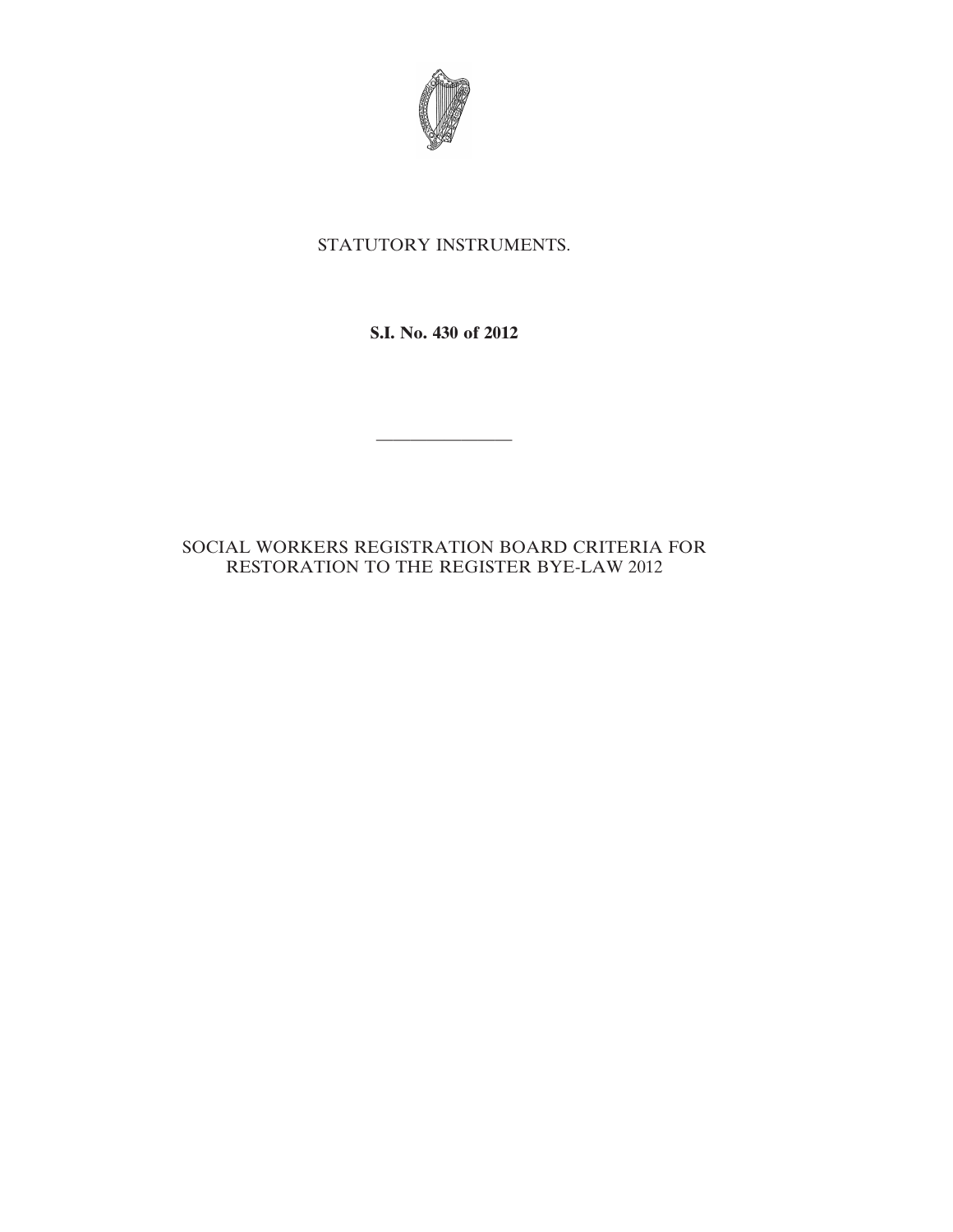## SOCIAL WORKERS REGISTRATION BOARD CRITERIA FOR RESTORATION TO THE REGISTER BYE-LAW 2012

The Social Workers Registration Board, in exercise of the powers conferred on it by section 31 of the Health and Social Care Professionals Act 2005, with the approval of the Health and Social Care Professionals Council, hereby makes the following bye-law:

1. (1) The bye-law may be cited as the Social Workers Registration Board Criteria for Restoration to the Register Bye-law 2012.

(2) The bye-law comes into operation on 6 November 2012.

2. (1) In this bye-law—

"the Act" means the Health and Social Care Professionals Act 2005 (Number 27 of 2005);

"the applicant" means a person who submits an application to the board for restoration to the register;

"the board" means the Social Workers Registration Board established under section  $26(1)(k)$  of the Act; and

"register" means the register of the Social Workers Registration Board established and maintained under section 36 of the Act.

(2) In this bye-law any phrase introduced by the terms "including", "include", "in particular" or other similar expression shall be construed as illustrative and shall not limit the sense or meaning of the words preceding those terms.

(3) For the purposes of paragraph 3(2), an applicant shall be deemed to have applied for restoration upon the date the board receives an application for restoration under paragraph 3(2) from the applicant.

3. For the purposes of section  $39(2)(c)$  of the Act, the board has determined that a person must meet the following criteria for restoration to the register:

(1) If an applicant applies for restoration within 6 months of the date of removal of his or her name from the register, an applicant must

(*a*) Complete a restoration application form and submit it to the board.

*Notice of the making of this Statutory Instrument was published in "Iris Oifigiúil" of* 9*th November*, 2012.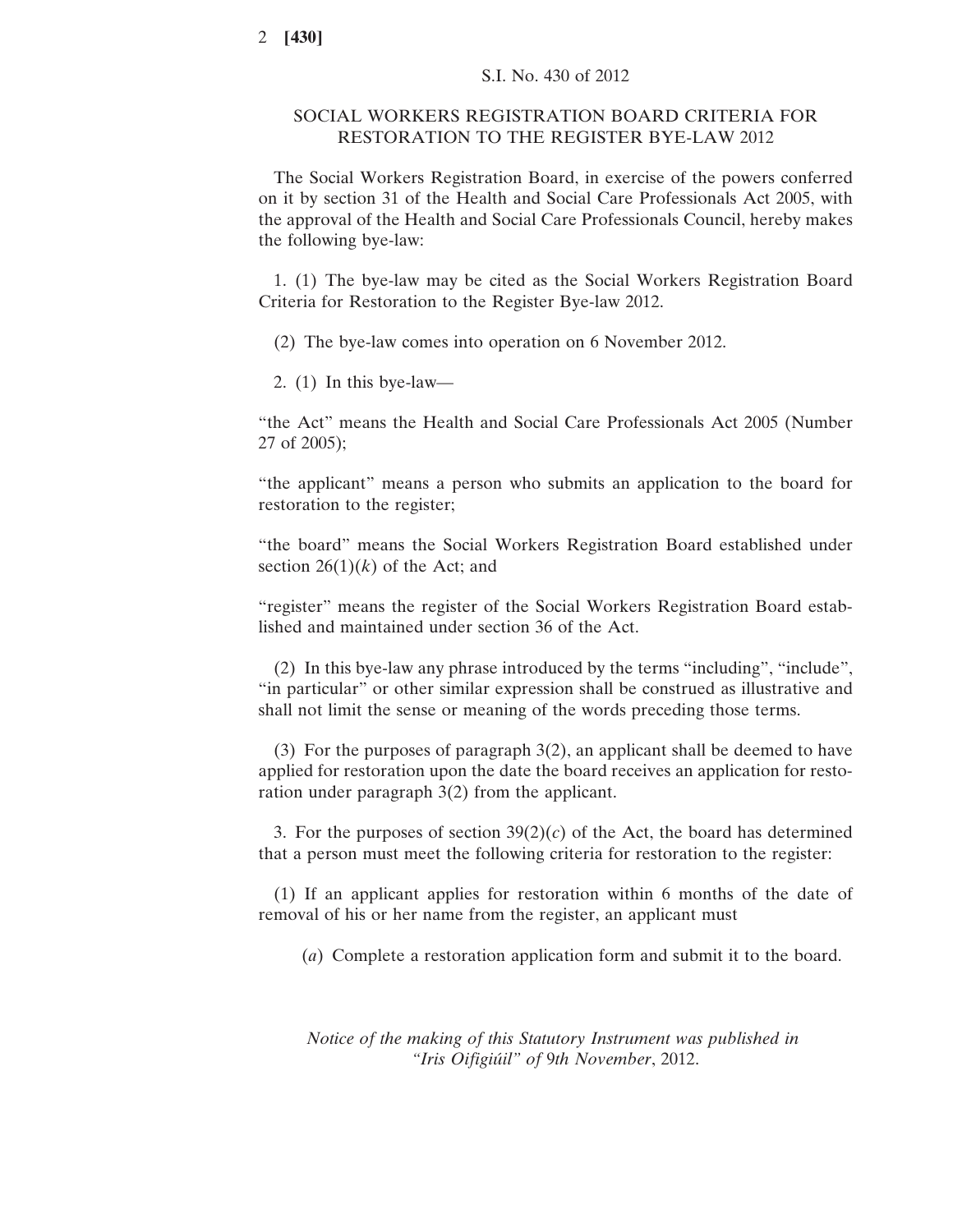(2) If an applicant applies for restoration 6 or more months after, and within 2 years (or such other period as the board may determine from time to time) of, the date of removal of his or her name from the register, an applicant must:

- (*a*) Complete a restoration application form and submit it to the board;
- (*b*) Provide the board with details of his or her occupation and any employment (whether paid or unpaid) during the period since his or her removal from the register;
- (*c*) in circumstances where he or she engaged in the practice of the profession of social work outside the State since his or her removal from the register, provide particulars regarding his or her practice of the profession of social work outside the State, as appropriate and provide a certificate of good standing/ current professional status or equivalent from the regulatory body in the country where he or she engaged in such practice, where appropriate; and
- (*d*) satisfy the board that he or she is a fit and proper person to engage in the practice of the profession of social work and
	- (i) submit a signed Garda Vetting disclosure form to the board permitting An Garda Síochána to furnish the board with a statement that there are no convictions registered against the applicant or a statement of all convictions and/or prosecutions, successful or not, pending or completed, in the State or elsewhere as the case may be;
	- (ii) complete and sign a questionnaire together with such supplementary information as may be required, in a format satisfactory to the board as to health and character;
	- (iii) complete and sign a declaration that he or she knows of no reason why his or her name should not be restored to the register; and
	- (iv) complete and sign a declaration that he or she has read, understood and agrees to comply with the Code of Professional Conduct and Ethics for Social Workers.
- (3) An applicant shall:
	- (*a*) verify any information or details contained in his or her application for restoration where required by the board;
	- (*b*) supply to the board any further information relating to the application for restoration where requested by the board and within such period of time as may be specified by the board;
	- (*c*) provide any information which is required in connection with an application for restoration to the register to be supplied by means of a statutory declaration where required by the board; and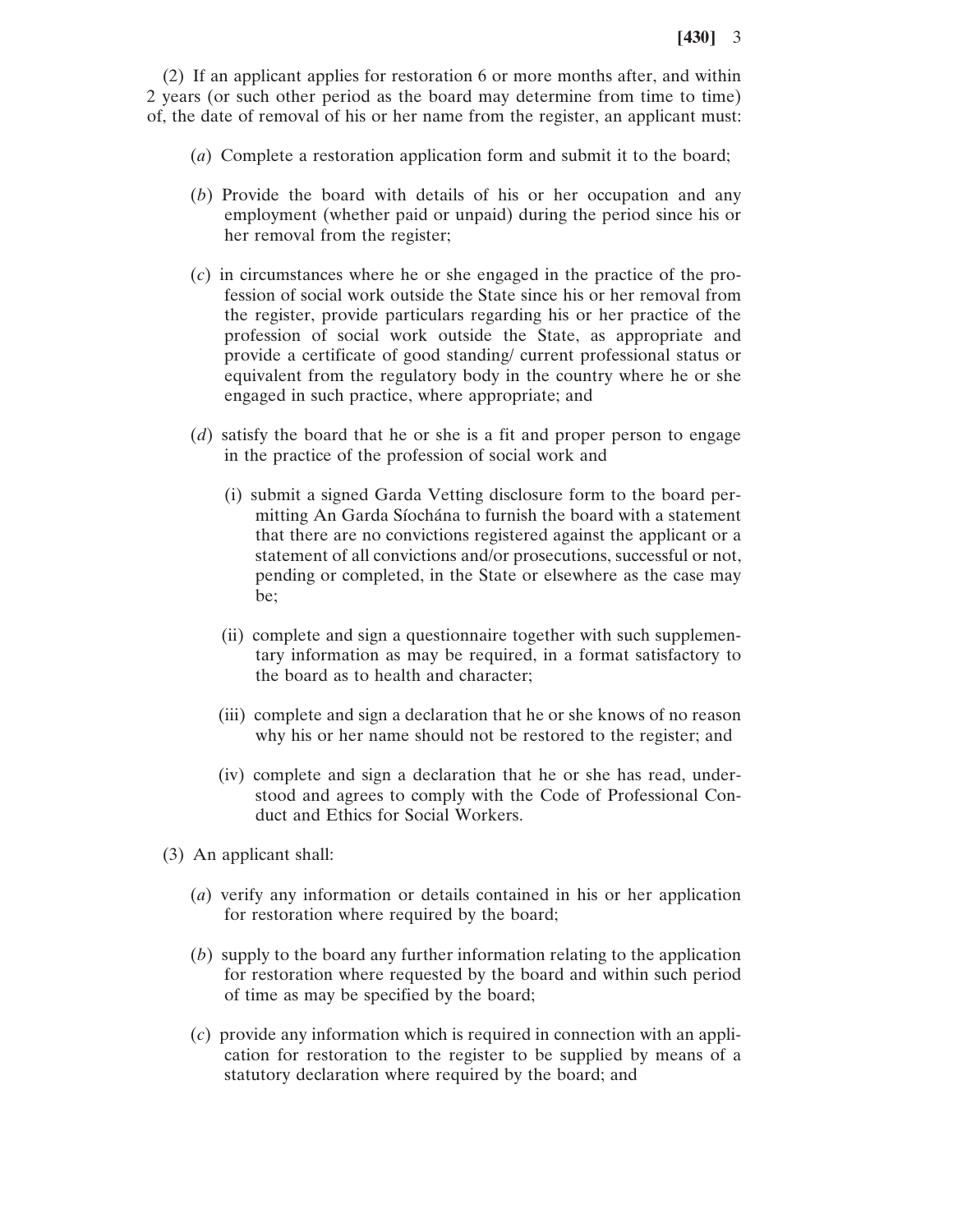- 4 **[430]**
	- (*d*) comply with such requirements of the board (as amended, revoked or substituted from time to time) in respect of the education, training and continuing professional development of registered social workers as may apply.



GIVEN under the Seal of the Social Workers Registration Board 6 November 2012.

VAL O KELLY, Chairperson, Social Workers Registration Board.

CORMAC QUINLAN, Member, Social Workers Registration Board.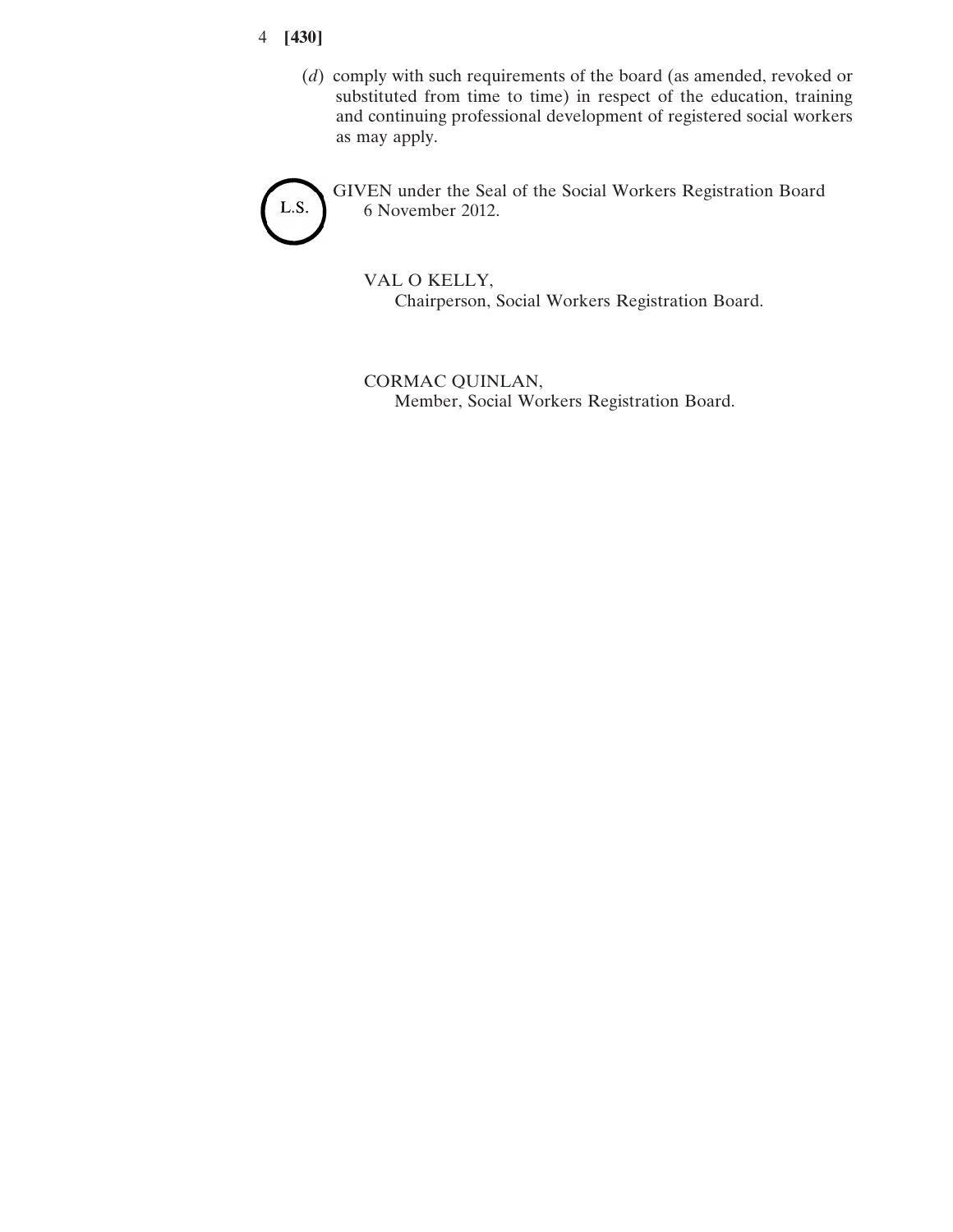**[430]** 5

## EXPLANATORY NOTE

*(This note is not part of the Instrument and does not purport to be a legal interpretation.)*

This bye-law sets out the criteria for restoration to the register established by the Social Workers Registration Board for applicants who had been voluntarily removed from the register under section 39.